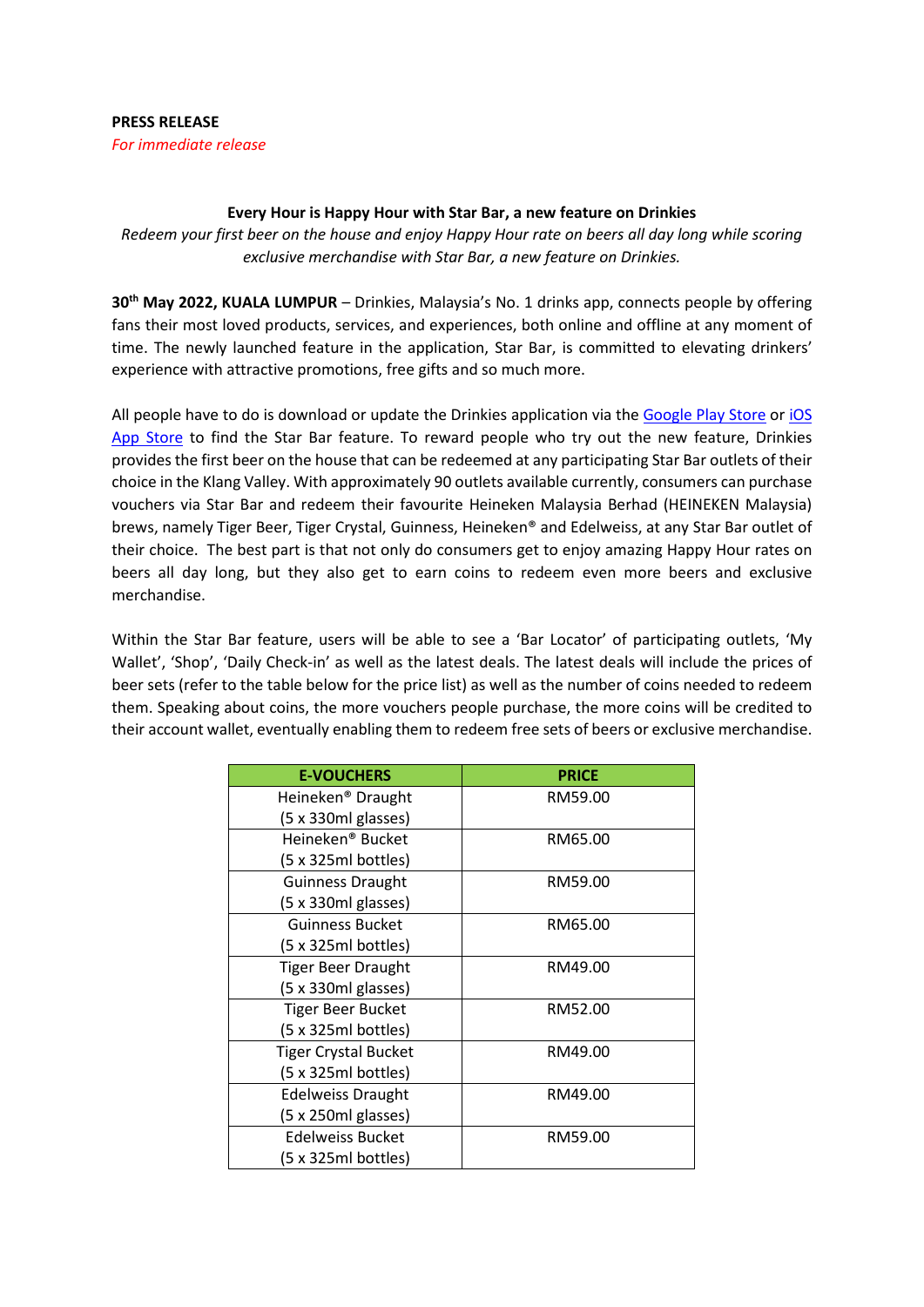The list of participating outlets will be continuously updated within the app, giving consumers a variety of HEINEKEN Malaysia outlets selection to enjoy their favourite beers with friends and family.

"Drinkies has been the go-to platform for consumers who want their drinks delivered to their doorsteps, or even to tap fresh beers from the comfort of their homes. As things have opened up again, we wanted to offer something special for consumers who wish to hang out with mates at their favourite spots that offer HEINEKEN Malaysia brews. Through Star Bar, we have introduced enticing promotions, discount vouchers and exclusive merchandise for our loyal drinkers. We are also thrilled to expand into our network of outlets for consumers across the nation to enjoy our brews – stay tuned for more exciting updates," said Janina Vriesekoop, Digital and Technology Director at HEINEKEN Malaysia.

To check out Star Bars and the list of participating outlets, download the Drinkies application at the App Store: <https://apps.apple.com/us/app/drinkies/id1503178309> or Play Store: [https://play.google.com/store/apps/details?id=my.drinkies&gl=US.](https://play.google.com/store/apps/details?id=my.drinkies&gl=US) Drinkies, Star Bar and all related activities are strictly for non-Muslims aged 21 and above only. HEINEKEN Malaysia advocates responsible consumption and urges consumers to not drink and drive.



**END**

## **For editorial enquiries or further information, please contact:**

**Salini Muniandy Arvina Gill** Public Relations Manager **Brand Public Relations Specialist** Brand Public Relations Specialist HEINEKEN Malaysia Berhad **HEINEKEN Malaysia Berhad E:** [salini.muniandy@heineken.com](about:blank) **[E](about:blank):** [arvina.kaurgill@heineken.com](mailto:arvina.kaurgill@heineken.com) **M**: +6016 426-5079 **M**: +6012 422-6816

## Heineken Malaysia Berhad

HEINEKEN Malaysia with its portfolio of iconic international brands is the leading brewer in the country. The Company brews, markets and distributes:

- The World's No. 1 international premium beer Heineken®
- The great taste of Heineken® with dealcoholised Heineken® 0.0
- The World-acclaimed iconic Asian beer Tiger Beer
- The crystal-cold filtered beer Tiger Crystal
- The World's No. 1 stout Guinness
- The premium wheat beer born in the Alps Edelweiss
- The World's No. 1 cider Strongbow Apple Ciders
- The New Zealand inspired cider Apple Fox Cider
- The all-time local favourite Anchor Smooth
- The premium Irish ale Kilkenny
- The real shandy **Anglia**